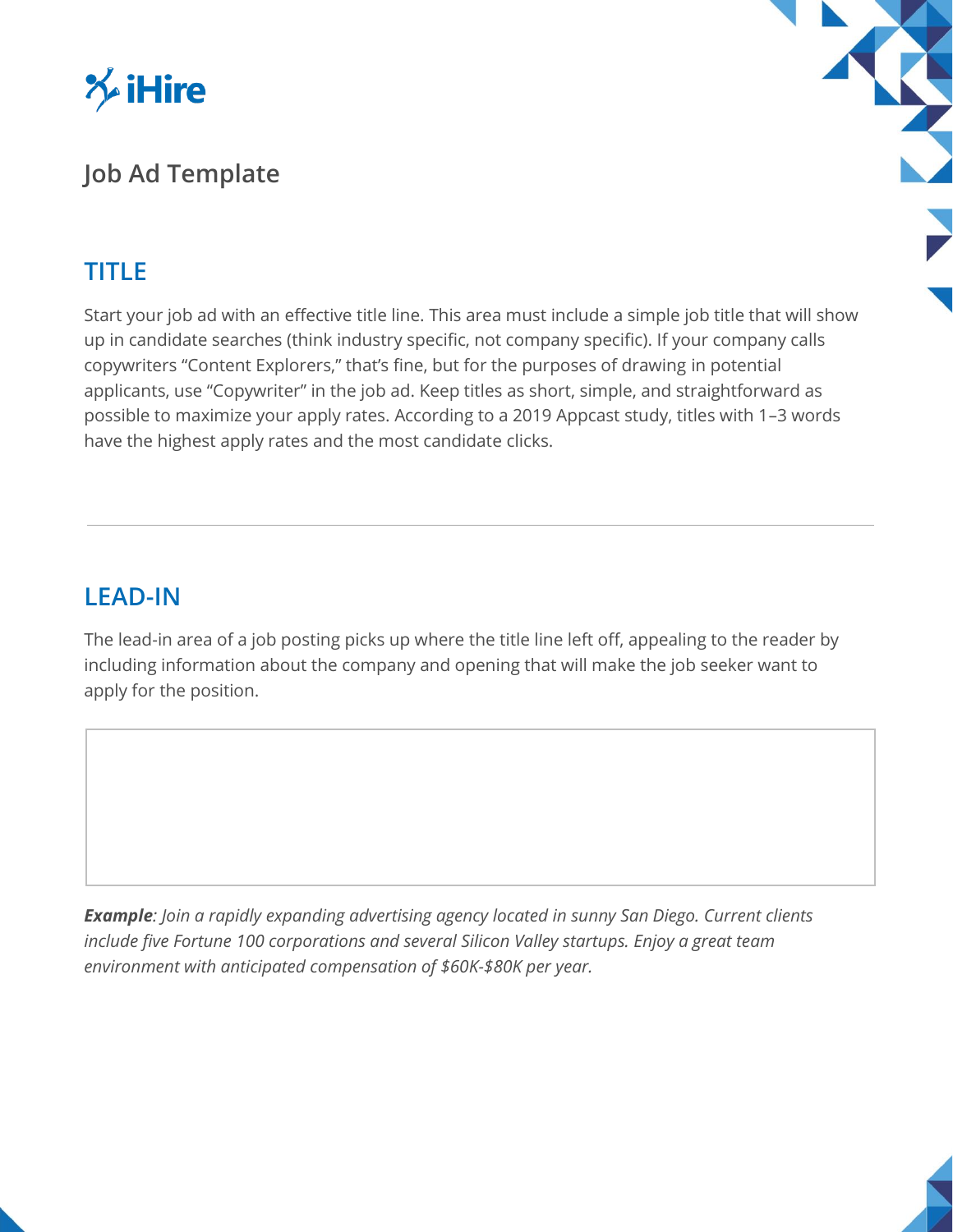# **JOB DESCRIPTION**

Now we get to the meat of the ad: the job description. You want to provide ample details about what the day-to-day job entails, but you don't need to write a manifesto about every minor task the individual will perform. Prepare a 2–4 sentence overview about the position. The purpose of this paragraph is to tell the reader what their life will be like if they work for your company. You should follow this brief summary with a short bulleted list (3–5 bullets) of specific duties that you want to highlight.

*Example: The copywriter position is in charge of creating compelling content for a range of promotional materials. You will be working directly with clients to identify their needs and devise a messaging strategy that will drive the advancement of their brand and its products. Key responsibilities include:*

- *Write copy for clients' ads, brochures, TV spots, radio, and other forms of advertising.*
- *Research the technical properties of products.*
- *Identify what makes products appealing to consumers.*
- *Conceive, develop, and produce effective advertising campaigns and unique concepts.*
- *Work with account executives to determine project scope and partner with art directors to formulate captivating ideas.*

# **CULTURE**

This area is another key opportunity to draw in potential candidates. Briefly describe your company's unique culture and tell the reader what makes it a great place to work. Try to keep it to 3-4 sentences, maximum.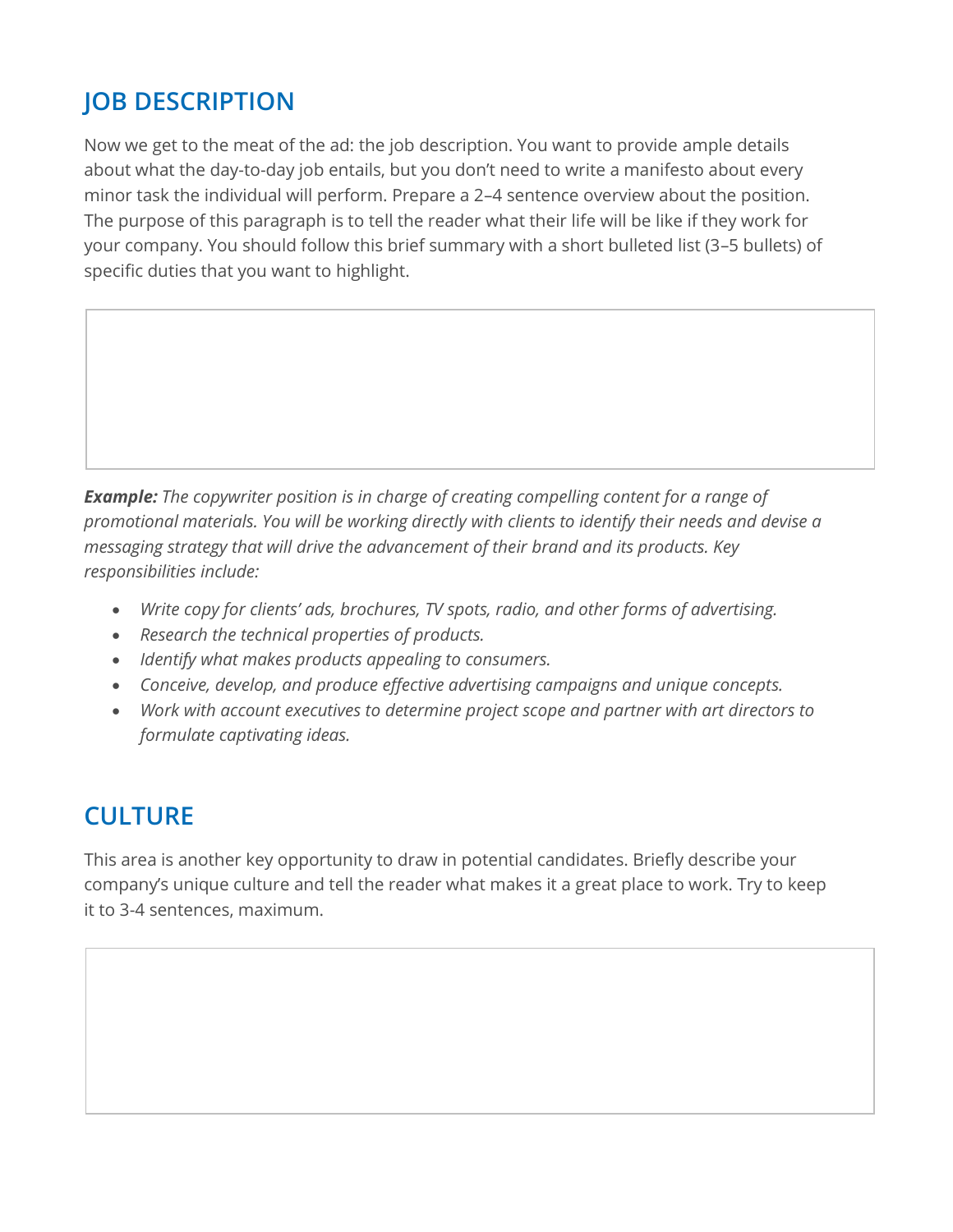*Example***:** *ABC company believes in investing in our greatest resource: our employees. We encourage our staff to take advantage of any and all opportunities for professional development and support personnel in their efforts to improve their skills and try something that may be outside of their comfort zones. Plus, we have happy hours every Friday afternoon at 3:30pm.*

# **KEY REQUIREMENTS, SKILLS & QUALIFICATIONS**

The length of this section will depend on the amount of "basic" and "preferred" qualifications the opening demands. If the requirements list is less than 5 items, you may want to organize it as a bulleted list; but if it is longer than 5 items, consider putting basic qualifications in a short paragraph and present those preferred skills in bulleted form.

#### *Example***:**

- *4-year marketing degree or a concentration in creative writing or English is preferred*
- *10+ years in an agency setting, or 6+ years' related experience*
- Strong experience copywriting and testing for online communications online solicitation *and email experience*
- *Able to juggle multiple projects while meeting demanding deadlines, producing high-quality work, and projecting a positive attitude*

### **BENEFITS**

Save the benefits area for the end of the job posting. This will ensure that the candidate has taken the time to read through much of the rest of the information regarding the opening instead of simply seeing "tuition reimbursement" and deciding to apply. You may organize this area as another bulleted list, but try to keep it to 3–5 items.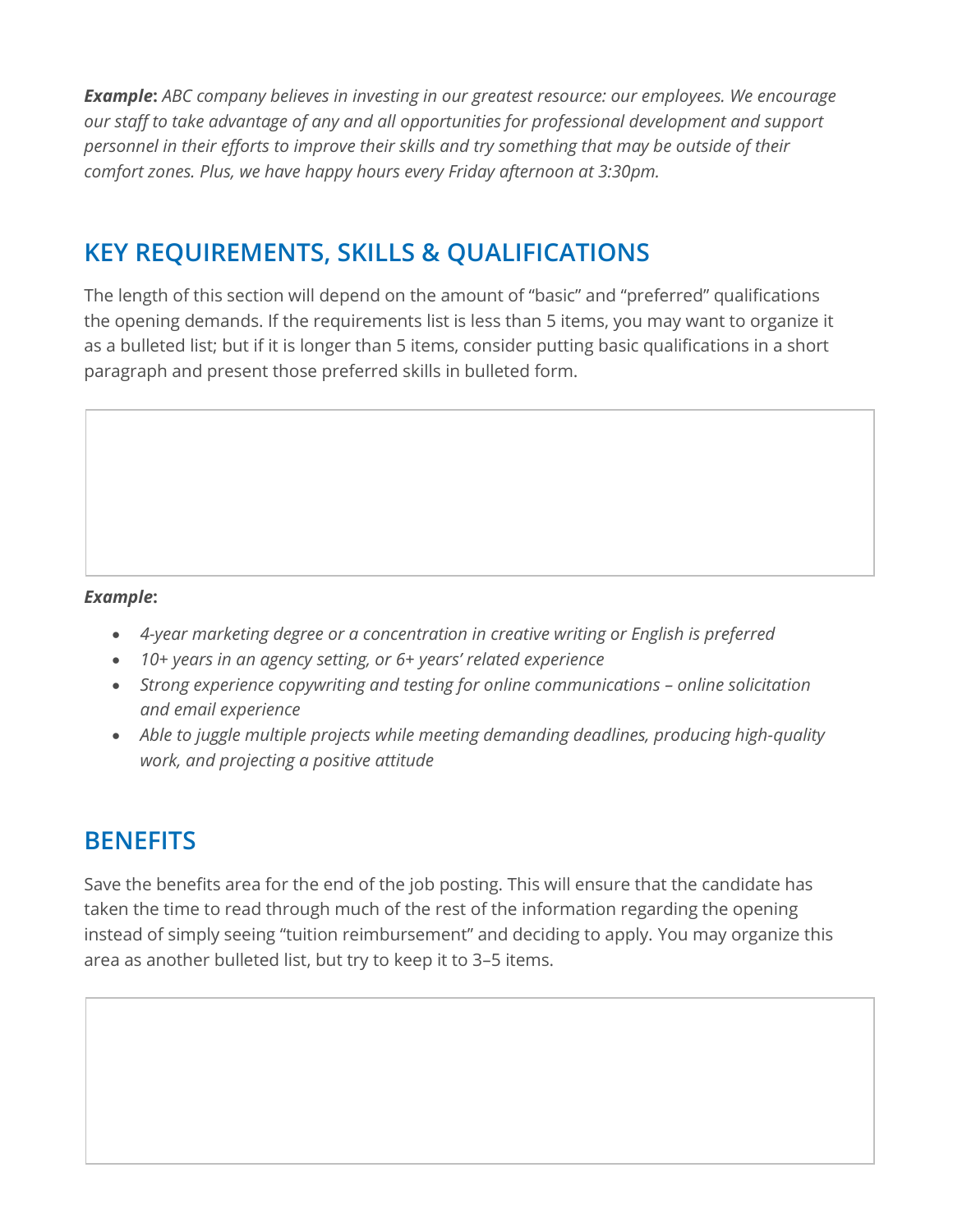#### *Example***:**

- *Quality, cost-effective health care as well as disability and life insurance*
- *401(k) savings plan with employer match*
- *Tuition reimbursement*
- *Paid vacations and holidays*

## **HOW TO APPLY**

Provide specific instructions on how to apply. Try to keep your application process as simple as possible. Studies have shown that application processes longer than five minutes have a significant negative impact on the number of applicants.

### *Example***:**

*Please submit your resume and cover letter to John Smith at hiringemail@company.com. No phone calls from recruiting firms please.*

# **CLOSING**

Keep the closing short and sweet, and be sure to provide insight regarding next steps. This will combat the "candidate black hole" problem and ensure that the applicant knows what to expect from your company's HR staff.